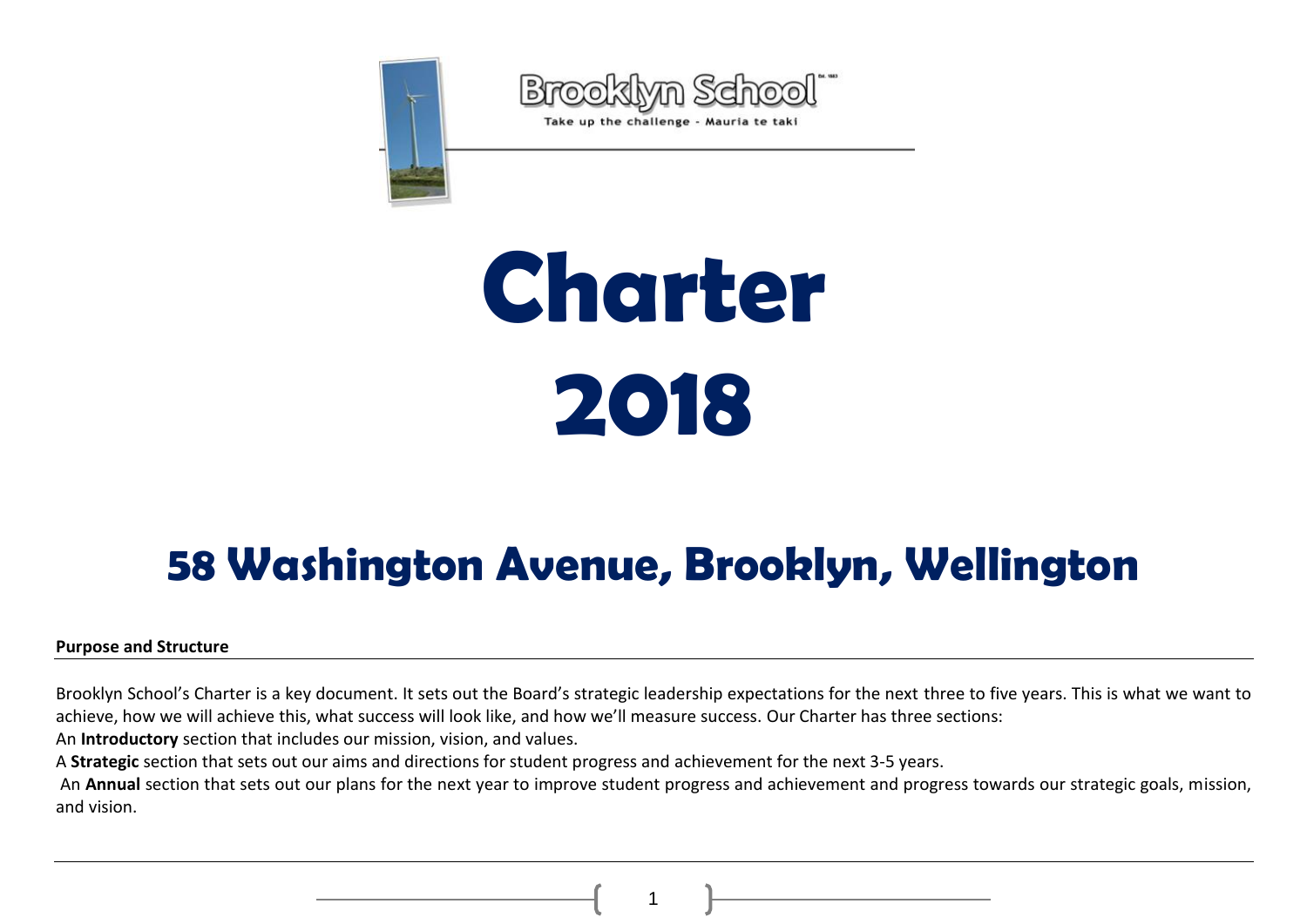## **Mission**

# **Take Up the Challenge**

We will promote life-long learning and enable all our students to reach their full potential by providing.... high quality teaching and learning opportunities; relevant learning experiences; a safe and supportive learning environment; and fostering positive attitudes to learning

| <b>Vision</b>                                                                                   | <b>Values</b>                                                                                                                                                                                                                                        |
|-------------------------------------------------------------------------------------------------|------------------------------------------------------------------------------------------------------------------------------------------------------------------------------------------------------------------------------------------------------|
| Through our influence, example and persistent<br>efforts we aim to help our children to         | Values are the important qualities and beliefs we try to live by and show in the ways that we go about our<br>work and relationships with others in our school community.<br>We accept and adopt the values that underpin the New Zealand Curriculum |
| problem solvers, inquirers,<br>innovators,<br>be<br>flexible and adaptable;                     | Staff and students will respect themselves, others, and human rights.                                                                                                                                                                                |
| • set their own goals, make informed decisions<br>and monitor their own progress;               | Staff and students will be encouraged to value, model and explore:                                                                                                                                                                                   |
| value themselves as part of their diverse local,<br>$\bullet$<br>national and global community; | integrity, which involves being honest, responsible, and accountable and acting ethically<br>excellence, by aiming high and by persevering in the face of difficulties                                                                               |
| • see the value and importance of the whole<br>person, Hauora – mind, body and spirit.          | community and participation for the common good-co-operative learning<br>positive attitude through engagement, fun and humour                                                                                                                        |
|                                                                                                 | innovation, inquiry, and curiosity, by thinking critically, creatively, and reflectively<br>diversity, as found in our different cultures, languages, and heritages                                                                                  |
|                                                                                                 | equity, through fairness and social justice<br>ecological sustainability, which includes care for the environment                                                                                                                                    |
|                                                                                                 | resilience                                                                                                                                                                                                                                           |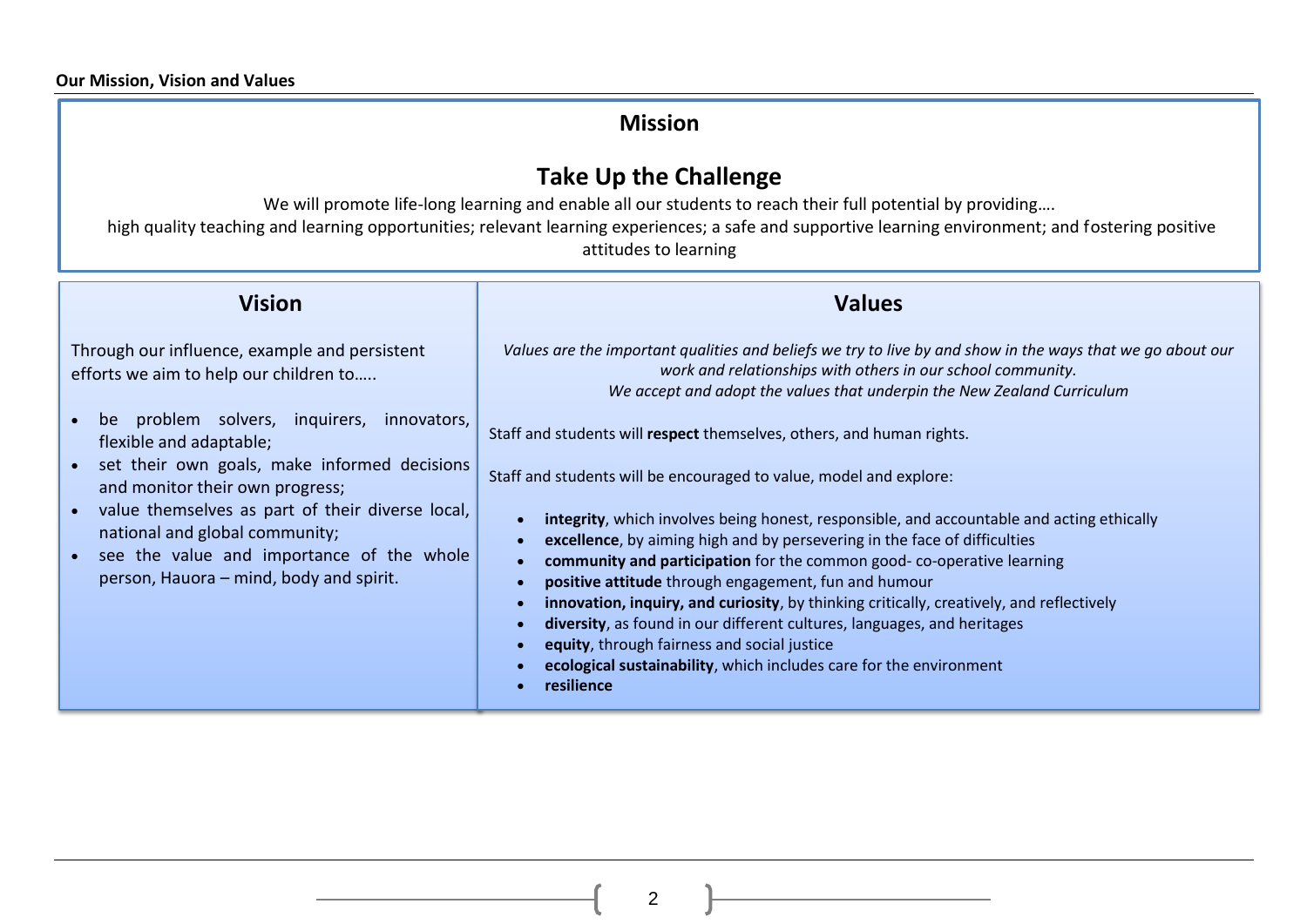#### **Strategic Section**

Our Charter is based on the belief that students who are engaged are more likely to learn and achieve and that high levels of student achievement are strongly influenced by effective teaching; effective school leadership and governance; a safe and stimulating school culture and environment; and effective engagement between the school, parents, whānau and communities. This is illustrated in the diagram below (Based on ERO's *Six Dimensions of a Successful School* diagram).



We have developed the strategic goals in our Charter after considering how we are placed against each of these dimensions. This has enabled us to identify a series of strategic goals that cover the period 2018-2020. These goals build on our strengths and develop areas that we have identified need further work. We have also considered what we need to do to give effect to the six National Administration Guidelines (NAGs). In our planning, we have selected activities that contribute to achievement of our strategic goals and the NAGs. We will ensure that all reasonable steps are taken to provide instruction in tikanga Māori (Māori culture) and te reo Māori (Māori language) for full-time students whose parents ask for it.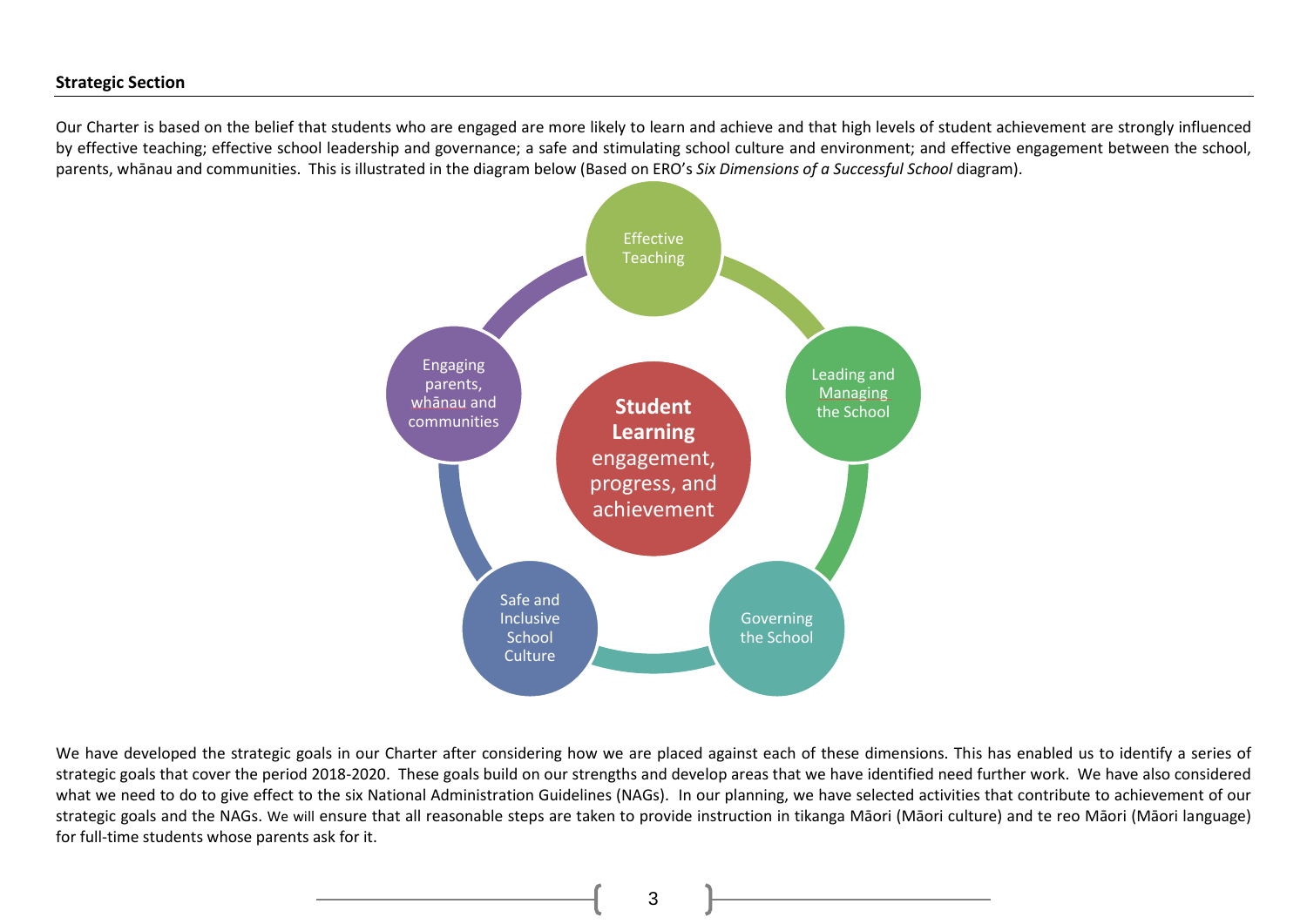#### **Our Strategic Framework**

|                                            |                                                                                                                                                                                              | Mission, Vision and Values                                                                                                                                                  |                                                                                                                                                                                                                                                                                          |                                                                                                                                                                                                                                            |                                                                                                                                                                                          |  |  |  |  |  |
|--------------------------------------------|----------------------------------------------------------------------------------------------------------------------------------------------------------------------------------------------|-----------------------------------------------------------------------------------------------------------------------------------------------------------------------------|------------------------------------------------------------------------------------------------------------------------------------------------------------------------------------------------------------------------------------------------------------------------------------------|--------------------------------------------------------------------------------------------------------------------------------------------------------------------------------------------------------------------------------------------|------------------------------------------------------------------------------------------------------------------------------------------------------------------------------------------|--|--|--|--|--|
|                                            |                                                                                                                                                                                              |                                                                                                                                                                             |                                                                                                                                                                                                                                                                                          |                                                                                                                                                                                                                                            |                                                                                                                                                                                          |  |  |  |  |  |
|                                            |                                                                                                                                                                                              |                                                                                                                                                                             | 1. Student Learning: engagement, progress and achievement                                                                                                                                                                                                                                |                                                                                                                                                                                                                                            |                                                                                                                                                                                          |  |  |  |  |  |
| Overarching<br>2018-2020<br>strategic goal |                                                                                                                                                                                              |                                                                                                                                                                             | All students are able to access The New Zealand Curriculum as evidenced by achievement and progress in relation to National Expectations                                                                                                                                                 |                                                                                                                                                                                                                                            |                                                                                                                                                                                          |  |  |  |  |  |
|                                            |                                                                                                                                                                                              |                                                                                                                                                                             |                                                                                                                                                                                                                                                                                          |                                                                                                                                                                                                                                            |                                                                                                                                                                                          |  |  |  |  |  |
|                                            | 2. Effective Teaching                                                                                                                                                                        | 3. Leading and managing<br>the school                                                                                                                                       | 4. Effective governance                                                                                                                                                                                                                                                                  | 5. Safe and inclusive<br>school culture and<br>environment                                                                                                                                                                                 | 6. Engagement of<br>parents, whānau and<br>communities                                                                                                                                   |  |  |  |  |  |
| <b>Strategic Goals</b><br>2018-2020        | Effective teachers have<br>high expectations that all<br>students will achieve to<br>their potential and are<br>committed to providing a<br>high quality education for<br>all their learners | Effective leadership<br>throughout the school<br>builds the pedagogical,<br>administrative and<br>cultural conditions<br>necessary for successful<br>learning and teaching. | Analysis of robust and<br>reliable data on student<br>engagement, progress and<br>achievement informs<br>Board decisions about<br>strategic direction,<br>priorities for resource<br>allocation, programme<br>implementation and<br>evaluation, and teacher<br>professional development. | Brooklyn School provides<br>a safe, quality, child-<br>centred learning<br>environment that reflects<br>the diverse community in<br>which it operates. Its<br>buildings and teaching<br>spaces support effective<br>teaching and learning. | Parents, whānau and<br>communities are engaged<br>with the school to<br>promote students'<br>learning. Families and<br>whānau are engaged in<br>supporting their<br>children's learning. |  |  |  |  |  |

#### These will be reviewed in term 4 2018.

#### **Annual Section**

1. Our focus in 2018 is to further develop a sustainable strategic direction for our **Brooklyn School Curriculum** based on Future Focused pedagogy, and to develop digital fluency in order to provide a wide curriculum programme including extension and enrichment opportunities to enhance student achievement. We have continued to select specific goals in relation to **effective teaching** and **parental engagement** in their children's learning as areas of focus in 2018. We believe that these areas have the most direct impact on our overall goal of all our children's achievement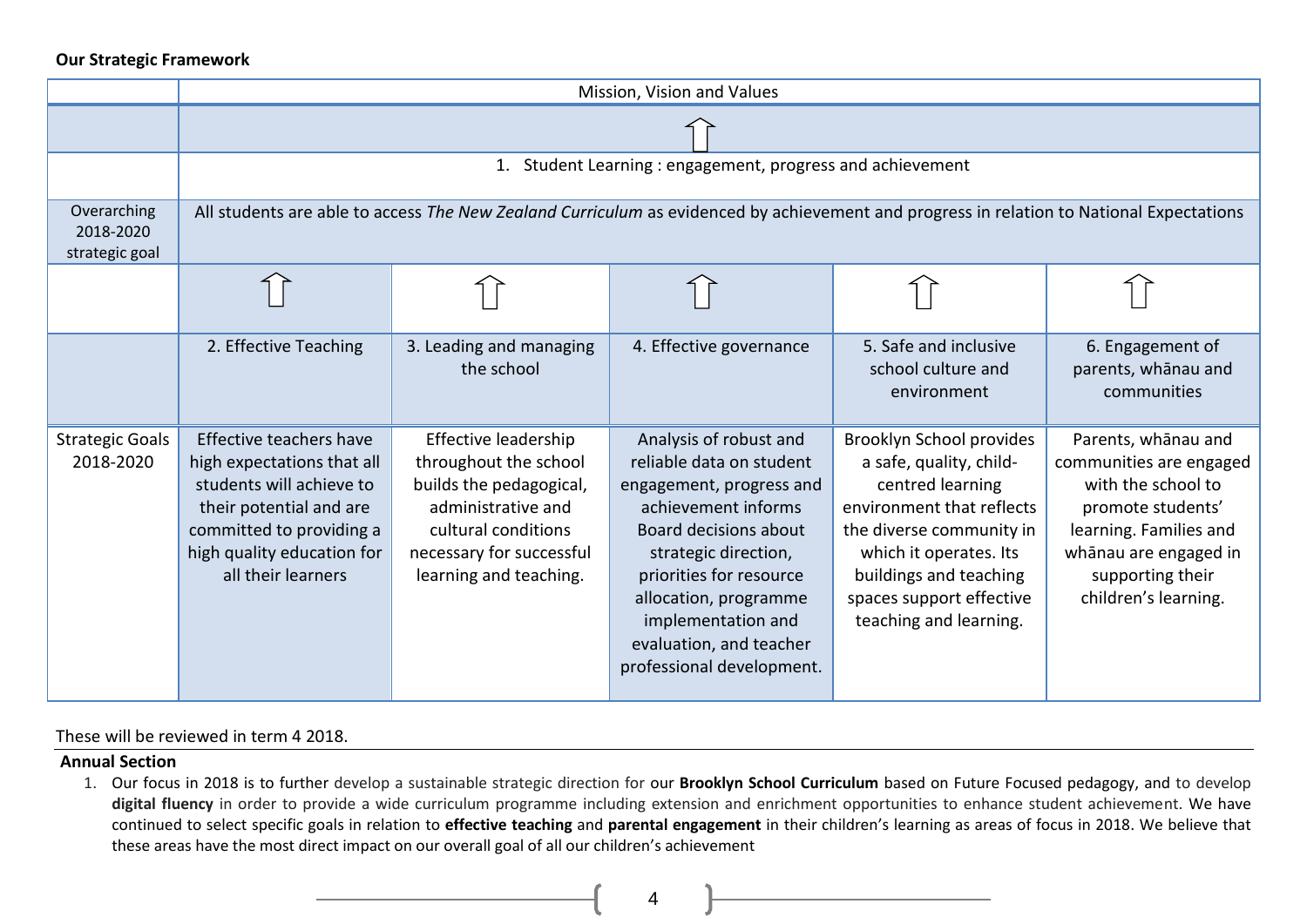| 2018                                                                                                                                                                                                                                                                                           | <b>Annual Goals</b>                                                                                                                                                                                                                                                                                                                                                                                                                                                                                                                                                                                                                                               | Lead                           |
|------------------------------------------------------------------------------------------------------------------------------------------------------------------------------------------------------------------------------------------------------------------------------------------------|-------------------------------------------------------------------------------------------------------------------------------------------------------------------------------------------------------------------------------------------------------------------------------------------------------------------------------------------------------------------------------------------------------------------------------------------------------------------------------------------------------------------------------------------------------------------------------------------------------------------------------------------------------------------|--------------------------------|
| 1. Student learning: engagement, progress and<br>achievement<br>Students, parents, families and whānau are clear<br>about progress and achievement in relation to the<br>Curriculum, and feel comfortable and empowered<br>to ask questions about how to support their next<br>learning steps. | 1.1 To increase the number of students achieving at or above their curriculum level for maths,<br>reading and writing.<br>Rationale: Children need to develop high skills in Numeracy and English literacy, to access higher<br>levels of learning and opportunity.                                                                                                                                                                                                                                                                                                                                                                                               | Liz, Clint,<br><b>Margaret</b> |
| 2. Effective Teaching<br>Effective teachers have high expectations that all<br>students will achieve to their potential and are<br>committed to providing a high quality education<br>for all their learners.                                                                                  | 2.1 To further develop a sustainable strategic direction for our Brooklyn School Curriculum based<br>on Future Focused pedagogy.<br>Rationale: The New Zealand Curriculum sets the direction for student learning through its vision,<br>values, key competencies and learning areas. A well-designed and well-implemented curriculum<br>enhances student engagement and achievement and prepares students for study, work and lifelong<br>learning.                                                                                                                                                                                                              | Liz, Clint,<br><b>Margaret</b> |
|                                                                                                                                                                                                                                                                                                | 2.2 To develop a sustainable strategic direction for Future Focused Learning pedagogy and<br>continue to develop digital fluency into our Brooklyn School Curriculum in order to provide a<br>wide curriculum programme including extension and enrichment opportunities to enhance<br>student achievement.<br>Rationale: Since any teaching strategy works differently in different contexts for different students,<br>effective pedagogy requires that teachers inquire into the impact of their teaching on their<br>students.<br>The New Zealand Curriculum, p.35<br>2.3 To further develop the effective teaching of Te Reo and tikanga at Brooklyn School. | eLead Team                     |
|                                                                                                                                                                                                                                                                                                | Rationale: Our students will benefit from developing teacher capability in tikanga Māori (Māori<br>culture) and te reo Māori (Māori language).                                                                                                                                                                                                                                                                                                                                                                                                                                                                                                                    | <b>Matt</b>                    |
| 3. Leading and managing the school<br>Effective leadership throughout the school builds<br>the pedagogical, administrative and cultural<br>conditions necessary for successful learning and<br>teaching.                                                                                       | 3.1 To develop the leadership capability of the leadership team.<br>Rationale: Leaders establish goals and expectations, articulating and communicating these clearly<br>and setting the provisions in place for implementation.                                                                                                                                                                                                                                                                                                                                                                                                                                  | Liz                            |
| 4. Effective governance<br>Effective governance provides strategic direction<br>and coherence across school policy and decision<br>making.                                                                                                                                                     | 4.1 For the board to ensure the continuity of effective governance of the school.<br>Rationale: Effective governance uses valid and reliable information to provide a picture of overall<br>achievement across the school and to monitor engagement, progress and achievement for all<br>students and for diverse groups of students to inform future direction and priorities.                                                                                                                                                                                                                                                                                   | Liz                            |
|                                                                                                                                                                                                                                                                                                | 5                                                                                                                                                                                                                                                                                                                                                                                                                                                                                                                                                                                                                                                                 |                                |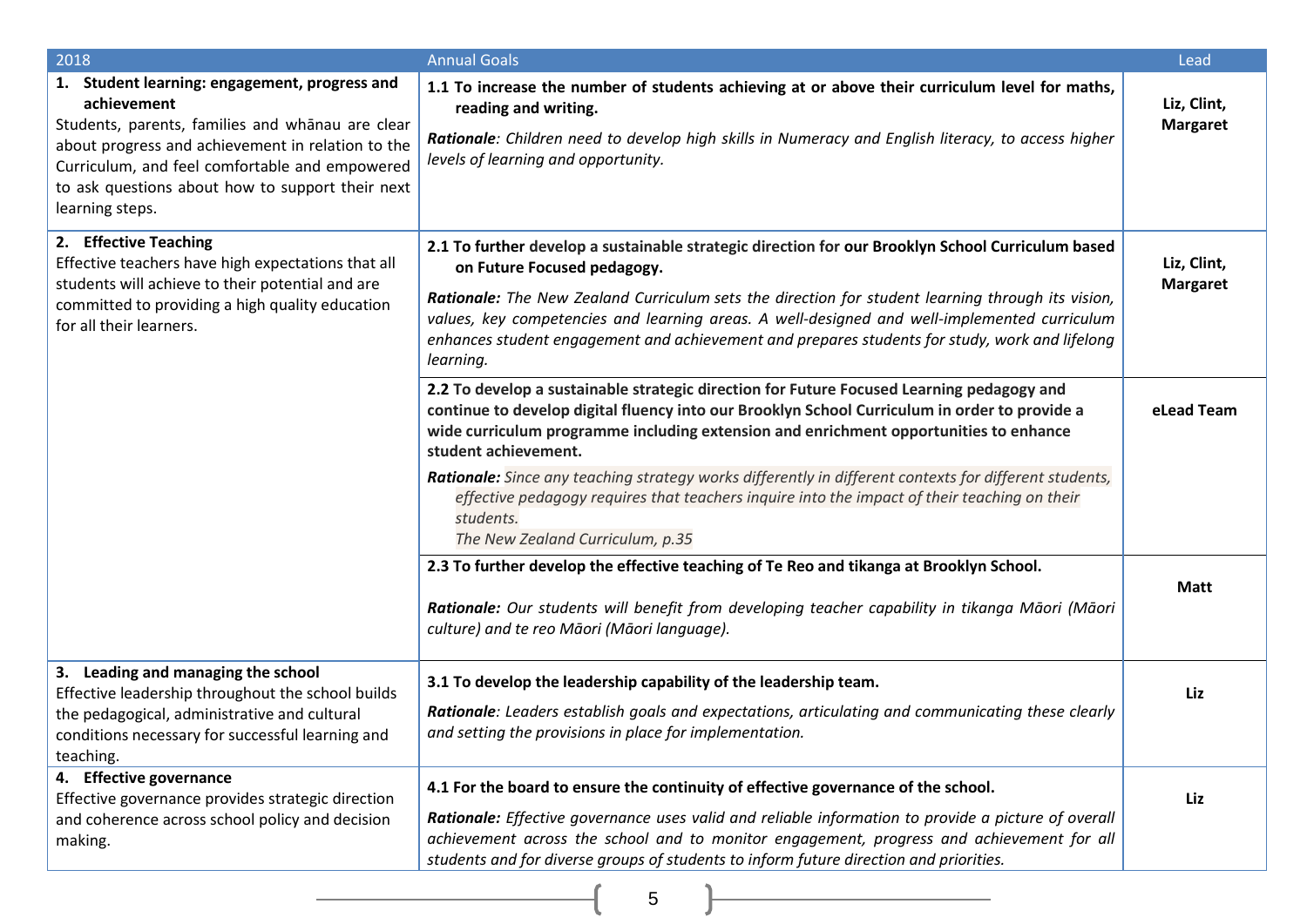| 5. Safe and inclusive school culture and<br>environment<br>Brooklyn School provides a safe, quality, child-                                                    | 5.1 To continue building on our inclusive practices so all children experience success (through a<br>hauora/well-being lens)                                                                                                                                                                                                                                                                                                                                                                                                                                                  | Liz                                                       |
|----------------------------------------------------------------------------------------------------------------------------------------------------------------|-------------------------------------------------------------------------------------------------------------------------------------------------------------------------------------------------------------------------------------------------------------------------------------------------------------------------------------------------------------------------------------------------------------------------------------------------------------------------------------------------------------------------------------------------------------------------------|-----------------------------------------------------------|
| centred learning environment that reflects the<br>diverse community in which it operates.                                                                      | Rationale: An effective school culture is one in which practice nurtures potential and fosters<br>success for all.                                                                                                                                                                                                                                                                                                                                                                                                                                                            |                                                           |
| 6. Special Project 2018-2019<br>Brooklyn School has a redevelopment building<br>project to implement.                                                          | 6.1 Building Redevelopment at Brooklyn School<br>Rationale: An innovative learning environment will be developed for the learners at Brooklyn<br>school. This will be developed through consultation with the community, managing interruptions<br>and we will have robust health and safety processes during the construction period.                                                                                                                                                                                                                                        | Liz in conjuction<br>with the Board of<br><b>Trustees</b> |
| 7. Development of a Kāhui Ako<br>Brooklyn School has signed an Expression of<br>Interest in forming a Kāhui Ako (Community of<br>Learning) at the end of 2016. | 7.1 For Brooklyn School to benefit in being part of a Kāhui Ako<br>Rationale: Taking part in a Kāhui Ako will give kura/schools new opportunities to bring their<br>collective expertise to bear on the achievement challenges affecting their wider educational<br>community, right across students' learning pathways. With Kāhui Ako working across the system<br>we will see effective practice increasingly becoming common practice, with leaders and<br>kaiako/teachers seeking out evidence-based professional knowledge and keen to share their<br>expertise widely. | Liz                                                       |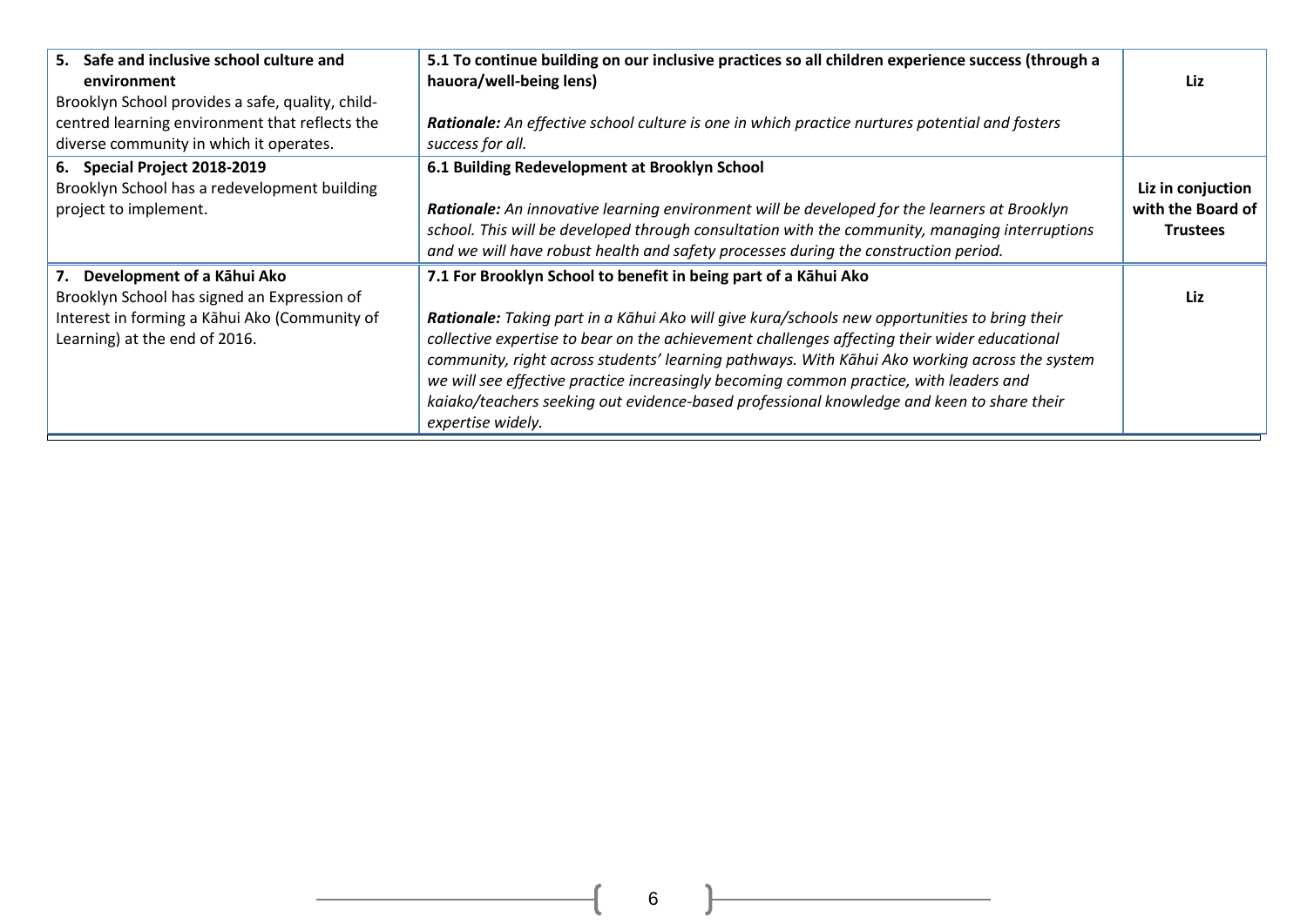#### Maths Target 2018

#### Strategic Goal 1:

All students are able to access *The New Zealand Curriculum* as evidenced by achievement in relation to the New Zeland Curriculum.

1.1a Annual Goal

**To increase the number of students achieving at or above their curriculum level for maths**.

#### 2018 Target

The groups of 'End of year 2', 'End of year 3', 'End of year 7', Maori and Pacifica students identified in November 2017 as achieving below in relation to their curriculum **level will have made accelerated progress and be achieving at the standard by the end of 2018**.

#### Baseline Data

**Analysis of school-wide maths data in November 2017 indicated that 80.6% of children are achieving at or above their curriculum level at Brooklyn School. We have identified some concerns in the 'End of year 2',' End of year 3', 'End of year 7', Maori and Pacifica cohorts . These children will targeted through the intervention of the class teacher.**

Cohort Data

| Conort Data                                                                                                                                                                                                                                                                                                                                                                                                |       |     |              |    |       |                                                                                                                                                                                                     |                          |               |                            |                                                       |
|------------------------------------------------------------------------------------------------------------------------------------------------------------------------------------------------------------------------------------------------------------------------------------------------------------------------------------------------------------------------------------------------------------|-------|-----|--------------|----|-------|-----------------------------------------------------------------------------------------------------------------------------------------------------------------------------------------------------|--------------------------|---------------|----------------------------|-------------------------------------------------------|
| Level in<br>2017                                                                                                                                                                                                                                                                                                                                                                                           | Above | さ   | <b>Below</b> | ŠБ | Total | ŏ<br>above<br>ã<br>S.                                                                                                                                                                               |                          |               |                            |                                                       |
| End of Year 2                                                                                                                                                                                                                                                                                                                                                                                              | 12    | 26  | 11           |    | 50    | 76%                                                                                                                                                                                                 |                          |               |                            |                                                       |
| End of Year 3                                                                                                                                                                                                                                                                                                                                                                                              | 9     | 20  | 10           |    | 40    | 72.5%                                                                                                                                                                                               |                          |               |                            |                                                       |
| End of Year 7                                                                                                                                                                                                                                                                                                                                                                                              | 16    | 25  | 19           |    | 61    | 67.2%                                                                                                                                                                                               |                          |               |                            |                                                       |
| <b>Maori</b>                                                                                                                                                                                                                                                                                                                                                                                               | 3     | 16  | 7            |    | 29    | 65.5%                                                                                                                                                                                               |                          |               |                            |                                                       |
| <b>Pacifica</b>                                                                                                                                                                                                                                                                                                                                                                                            | 3     | 8   |              |    | 16    | 68.8%                                                                                                                                                                                               |                          |               |                            |                                                       |
| Overall                                                                                                                                                                                                                                                                                                                                                                                                    | 127   | 219 | 75           | 8  | 429   | 80.6%                                                                                                                                                                                               |                          |               |                            |                                                       |
| Actions to achieve targets (what we are intending to do)                                                                                                                                                                                                                                                                                                                                                   |       |     |              |    |       |                                                                                                                                                                                                     | Led by                   | <b>Budget</b> | Timeframe                  | Resources                                             |
| 'connected' mathematicians.                                                                                                                                                                                                                                                                                                                                                                                |       |     |              |    |       | Continue with Professional Development in maths to build on<br>from our self-review in maths from 2015-2017. This is continuing<br>with our collaborative inquiry in developing confident, capable, | Liz                      | \$2000        | Ongoing<br>throughout year | Cognition Education                                   |
| 2.<br>induction of new staff.                                                                                                                                                                                                                                                                                                                                                                              |       |     |              |    |       | On-going self-review of school maths curriculum, including Lead Teacher                                                                                                                             |                          | \$1200        | Ongoing<br>throughout year | Review information from<br>2017                       |
| Meetings are ongoing to discuss progress of target students.                                                                                                                                                                                                                                                                                                                                               |       |     |              |    |       | Monitoring meetings to discuss progress of target students.                                                                                                                                         | SENCO, Syndicate leaders |               | Ongoing<br>throughout year | 'Learning Support' folders<br>for each class, Linc-Ed |
| Work with parents, families and whanau around ways to support<br>4.<br>student's learning so that parents are more confident in helping<br>their children and communicating with teachers and teachers gain<br>a better understanding of their students and use this knowledge<br>to personalize their teaching programmes. Share with parents<br>assessment data and identify ways they can support their |       |     |              |    |       |                                                                                                                                                                                                     | <b>Class Teachers</b>    | \$200         | Terms 1 and 2              | School Interviews online<br>booking system, Linc-Ed   |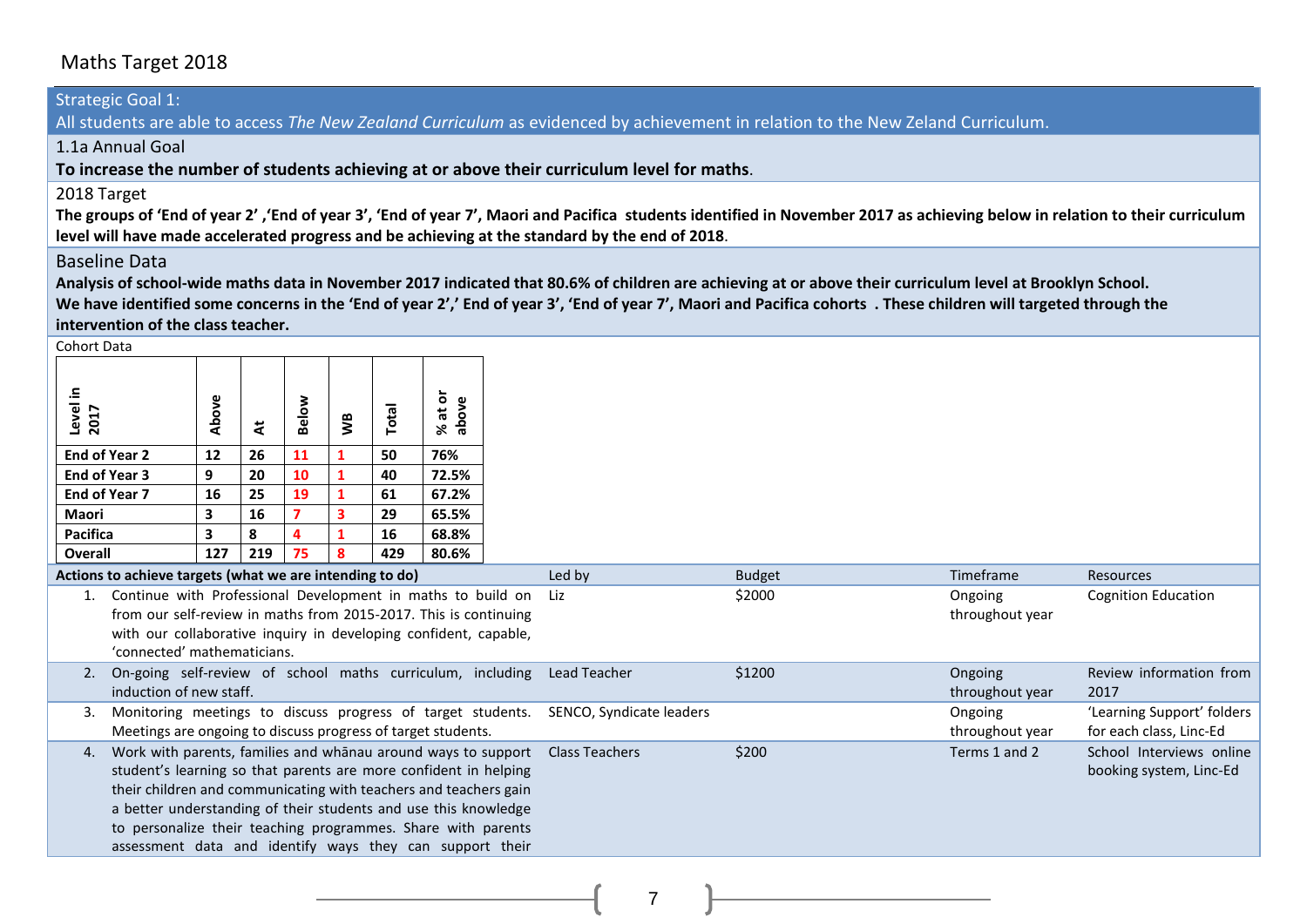|     | children.                                                                                                       |                                                                                                 |        |                            |                                                 |
|-----|-----------------------------------------------------------------------------------------------------------------|-------------------------------------------------------------------------------------------------|--------|----------------------------|-------------------------------------------------|
| 5.  | Review of current maths resources across syndicates. Purchase of Syndicate leaders<br>required resources        |                                                                                                 | \$2000 | Terms 1 and 2              |                                                 |
| 6.  | Foster the wider use of student voice in maths learning Syndicate leaders<br>programmes                         |                                                                                                 |        | Terms 1 and 4              |                                                 |
|     | Enrichment classes and/or teacher aide support to be given to<br>target students                                | SENCO                                                                                           |        | Ongoing<br>throughout year |                                                 |
| 8.  | Overall Teacher Judgments made against the maths curriculum<br>levels                                           | teachers and<br>Classroom<br>syndicate<br>leaders.<br><b>Moderation</b><br>across<br>syndicates |        | Terms 2 and 4              |                                                 |
| 9.  | Collation and analysis of assessment data inform progress and<br>planning for the following year                | Principal and staff                                                                             |        | Term 4                     |                                                 |
|     | 10. Review of support programmes for student engagement and<br>progress                                         | <b>SENCO</b>                                                                                    |        | Term $3/4$                 |                                                 |
|     | 11. Maths observations/Professional Inquiry carried out as part of<br>appraisal cycle                           | Leadership team                                                                                 | \$1200 | Term 3                     |                                                 |
|     | 12. Enrichment opportunities/competitions for extension                                                         | <b>SENCO</b>                                                                                    | \$200  | Throughout<br>the<br>year  | Mathswell Competition,<br>Otago Problem Solving |
| 13. | End of year-analyse and reflect in the year-end data to inform<br>progress and planning for the following year. | Leadership Team                                                                                 |        | Term 4                     | Assembly SMS, Linc-Ed                           |

#### Reading Target 2018

Strategic Goal 1: All students are able to access *The New Zealand Curriculum* as evidenced by achievement in relation to the New Zeland Curriculum. 1.1b Annual Goal **To increase the number of students achieving at or above their curriculum level for reading** . 2018 Target The groups of 'End of year 1','End of year 2', 'End of year 3' students identified in November 2017 as achieving below in relation to their curriculum level will have **made accelerated progress and be achieving at the standard by the end of 2018**. Baseline Data **Analysis of school-wide maths data in November 2017 indicated that 88.2% of children are achieving at or above their curriculum level at Brooklyn School. We have identified some concerns in the group of boys across the school. These children will targeted through the intervention of the class teacher.**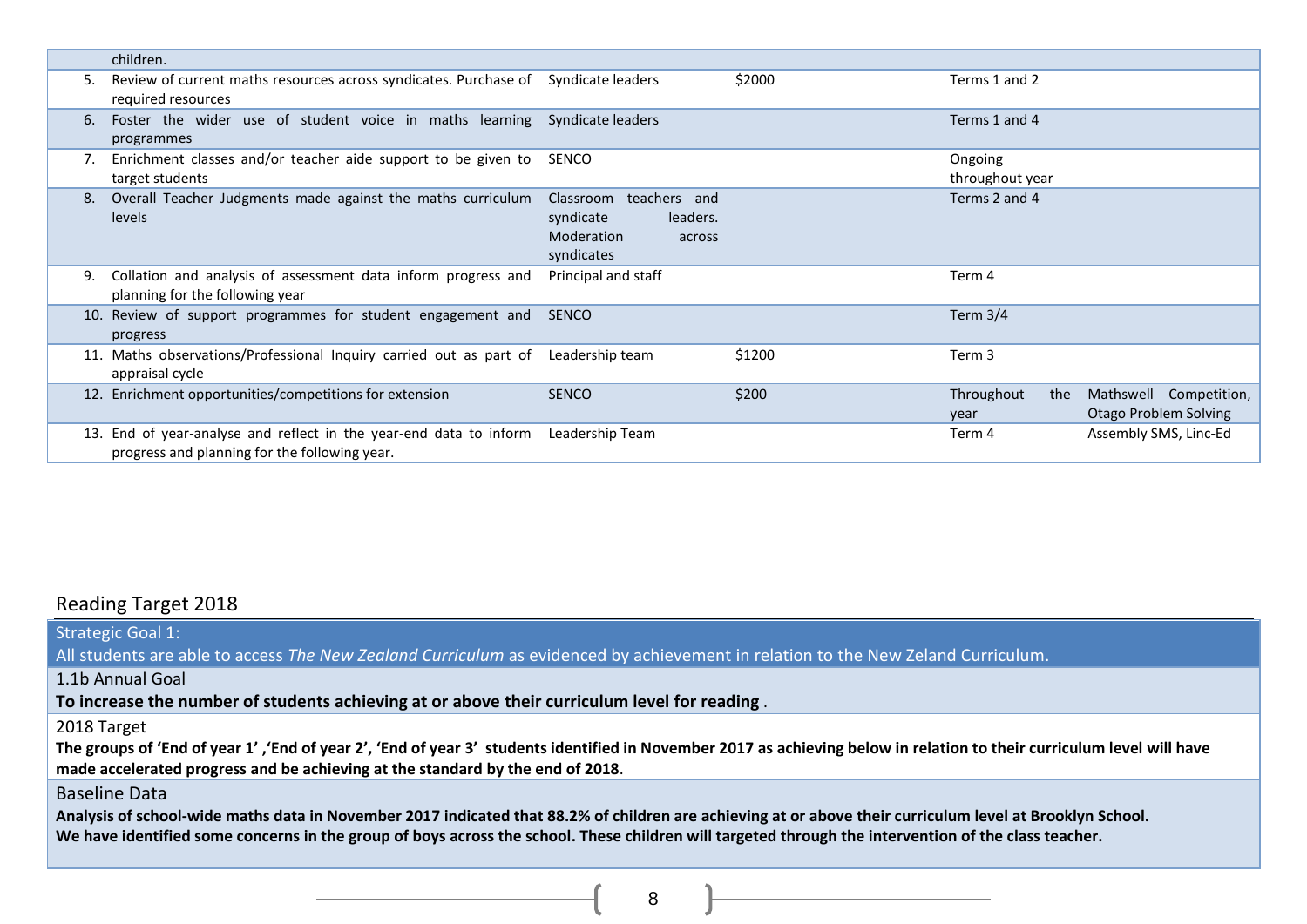| Cohort Data      |                                                                                                                                                                                                                                                                                                                                                                                                                    |       |     |       |              |              |                                                 |                                                                                    |                          |                            |                                                     |
|------------------|--------------------------------------------------------------------------------------------------------------------------------------------------------------------------------------------------------------------------------------------------------------------------------------------------------------------------------------------------------------------------------------------------------------------|-------|-----|-------|--------------|--------------|-------------------------------------------------|------------------------------------------------------------------------------------|--------------------------|----------------------------|-----------------------------------------------------|
| Level in<br>2017 |                                                                                                                                                                                                                                                                                                                                                                                                                    | Above | ä   | Below | Š            | Total        | ŏ<br>above<br>$\overline{\overline{a}}$<br>$\%$ |                                                                                    |                          |                            |                                                     |
| End of Year 1    |                                                                                                                                                                                                                                                                                                                                                                                                                    | 15    | 26  | 13    | $\mathbf{0}$ | 54           | 75.9%                                           |                                                                                    |                          |                            |                                                     |
|                  | <b>End of Year 2</b>                                                                                                                                                                                                                                                                                                                                                                                               | 25    | 15  | 9     | 1            | 50           | 80%                                             |                                                                                    |                          |                            |                                                     |
| End of Year 3    |                                                                                                                                                                                                                                                                                                                                                                                                                    | 14    | 17  | 8     | 1            | 40           | 77.5%                                           |                                                                                    |                          |                            |                                                     |
| Overall          |                                                                                                                                                                                                                                                                                                                                                                                                                    | 213   | 165 | 46    | 5            | 429          | 88.2%                                           |                                                                                    |                          |                            |                                                     |
|                  | <b>Actions to achieve targets</b><br>1. Review assessment data with staff and determine the particular                                                                                                                                                                                                                                                                                                             |       |     |       |              |              |                                                 | Led by                                                                             | <b>Budget</b>            | Timeframe                  | <b>Resources</b>                                    |
|                  | learning needs of target students.                                                                                                                                                                                                                                                                                                                                                                                 |       |     |       |              |              |                                                 | Principal                                                                          | \$200                    | Week 1-6 Term 1            | PATs,<br>STAR,<br>Running<br>records                |
|                  | 2. Monitoring meetings to discuss progress of target students.<br>Meetings are ongoing to discuss progress of target students.                                                                                                                                                                                                                                                                                     |       |     |       |              |              |                                                 | SENCO, Syndicate leaders                                                           |                          | Ongoing<br>throughout year | 'Learning Support' folders<br>for each class        |
| 3.               | Implementation of B.Y.O D. for Moa syndicate                                                                                                                                                                                                                                                                                                                                                                       |       |     |       |              |              |                                                 | Principal                                                                          |                          | Ongoing<br>throughout year | Chrome books                                        |
| 4.               | Work with parents, families and whanau around ways to support<br>student's learning so that parents are more confident in helping<br>their children and communicating with teachers, and teachers<br>gain a better understanding of their students and use this<br>knowledge to personalize their teaching programmes.<br>Share with parents assessment data and identify ways they can<br>support their children. |       |     |       |              |              |                                                 | <b>Class Teachers</b>                                                              | \$200                    | Term 1 and 2               | School Interviews online<br>booking system, Linc-Ed |
| 5.               | Foster the wider use of student voice in reading learning<br>programmes                                                                                                                                                                                                                                                                                                                                            |       |     |       |              |              |                                                 | Syndicate leaders                                                                  |                          | Term 2                     |                                                     |
| 6.               | Professional readings and quality professional development put in<br>place to support and guide teachers professional practice                                                                                                                                                                                                                                                                                     |       |     |       |              |              |                                                 | Principal and Associate Principals                                                 |                          | Ongoing<br>throughout year |                                                     |
| 7.               | Professional development meetings between syndicates to<br>discuss reading assessment and programmes, including a review<br>of resources                                                                                                                                                                                                                                                                           |       |     |       |              |              |                                                 | <b>Associate Principals</b>                                                        |                          | Ongoing<br>throughout year |                                                     |
| 8.               | Review of software to improve students' progress and<br>achievement                                                                                                                                                                                                                                                                                                                                                |       |     |       |              |              |                                                 | Principal and SENCO                                                                | \$1000                   | Ongoing                    |                                                     |
| 9.               | Enrichment classes and/or teacher aide support to be given to<br>target students                                                                                                                                                                                                                                                                                                                                   |       |     |       |              | <b>SENCO</b> |                                                 | Ongoing<br>throughout year                                                         | Kid's Lit Quiz, BookClub |                            |                                                     |
|                  | 10. Overall Teacher Judgments made against the reading curriculum<br>levels                                                                                                                                                                                                                                                                                                                                        |       |     |       |              |              |                                                 | Classroom teachers and syndicate<br>Moderation<br>leaders.<br>across<br>syndicates |                          | Terms 2 and 4              |                                                     |
|                  | 11. Collation and analysis of reading curriculum levels data to inform<br>progress and planning for the following year                                                                                                                                                                                                                                                                                             |       |     |       |              |              |                                                 | Principal and staff                                                                |                          | Term 4                     |                                                     |
|                  | 12. Review of support programmes for student engagement and<br>progress                                                                                                                                                                                                                                                                                                                                            |       |     |       |              |              |                                                 | <b>SENCO</b>                                                                       |                          | Term 3                     |                                                     |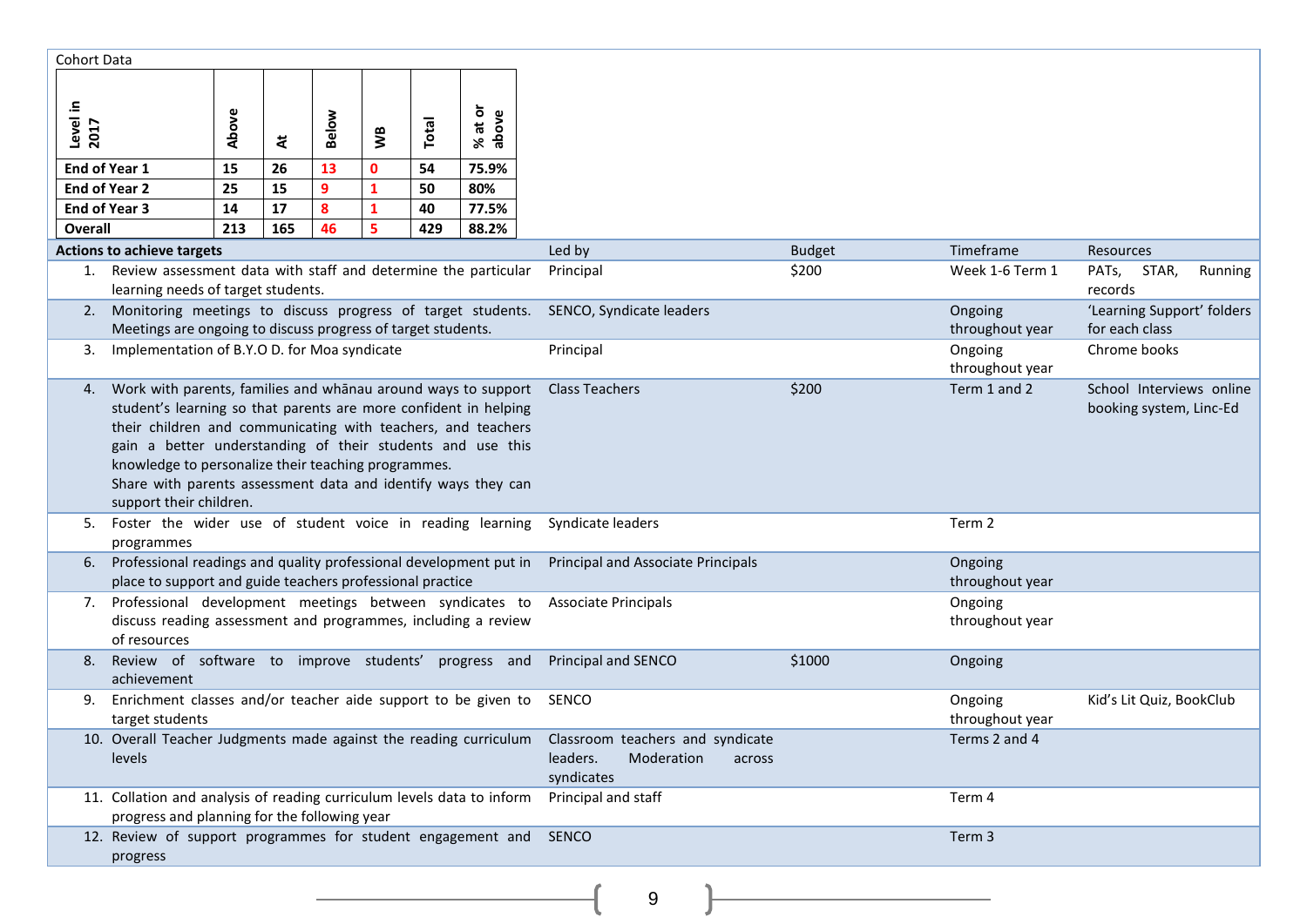| 13. Continue to monitor the 6 year old children to track their progress<br>and achievement, including offering Quick60 and extra support to<br>6 year olds based on needs. Also review of assessment practices. | Associate Principal |        | Ongoing      |                       |
|-----------------------------------------------------------------------------------------------------------------------------------------------------------------------------------------------------------------|---------------------|--------|--------------|-----------------------|
| 14. Reading observations/professional inquiry carried out as part of<br>appraisal cycle                                                                                                                         | Leadership Team     | \$1200 | Term 2       |                       |
| 15. Review of current literacy resources and purchase of new reading Syndicate leaders<br>materials                                                                                                             |                     | \$5000 | Term 1 and 2 |                       |
| 16. End of year-analyse and reflect in the year-end data to inform<br>progress and planning for the following year.                                                                                             | Leadership Team     |        | Term 4       | Assembly SMS, Linc-Ed |

#### Writing Target 2018

Strategic Goal 1:

All students are able to access *The New Zealand Curriculum* as evidenced by achievement in relation to the New Zeland Curriculum.

1.1c Annual Goal

**To increase the number of students achieving at or above their curriculum level for writing**.

2018 Target

**The group of boys, 'End of year 3' and 'End of Year 7' students identified in November 2017 as achieving below in relation to their curriculum level will have made accelerated progress and be achieving at the standard by the end of 2018**.

#### Baseline Data

**Analysis of school-wide maths data in November 2017 indicated that 78.6% of children are achieving at or above their curriculum level at Brooklyn School. We have identified some concerns in the 'End of year 3', End of Year 7', and boys cohorts. These children will targeted through the intervention of the class teacher.**

Cohort Data

| 크.<br>Level<br>2017                         | Above | ä   | Below | Š | Total | % at or<br>above |  |
|---------------------------------------------|-------|-----|-------|---|-------|------------------|--|
| End of year 3                               | 5     | 20  | 14    |   | 40    | 62.5%            |  |
| End of Year 7                               | 15    | 27  | 18    |   | 61    | 68.9%            |  |
| <b>Boys</b>                                 | 34    | 115 | 57    | 4 | 210   | 71%              |  |
| <b>Overall</b>                              | 102   | 235 | 87    | 5 | 429   | 78.6%            |  |
| Led by<br><b>Actions to achieve targets</b> |       |     |       |   |       |                  |  |

| <b>Actions to achieve targets</b> |                                                                                                                                                                      | Led bv                   | <b>Budget</b> | Timeframe                  | Resources                                    |
|-----------------------------------|----------------------------------------------------------------------------------------------------------------------------------------------------------------------|--------------------------|---------------|----------------------------|----------------------------------------------|
|                                   | Review assessment data with staff and determine the<br>particular learning needs of target students. Meetings are<br>ongoing to discuss progress of target students. | Principal                |               | Week 1-6 Term 1            | Writing sample                               |
|                                   | 2. Fortnightly monitoring meetings to discuss progress of<br>target students. Meetings are ongoing to discuss progress<br>of target students.                        | SENCO, Syndicate leaders |               | Ongoing<br>throughout year | 'Learning Support' folders<br>for each class |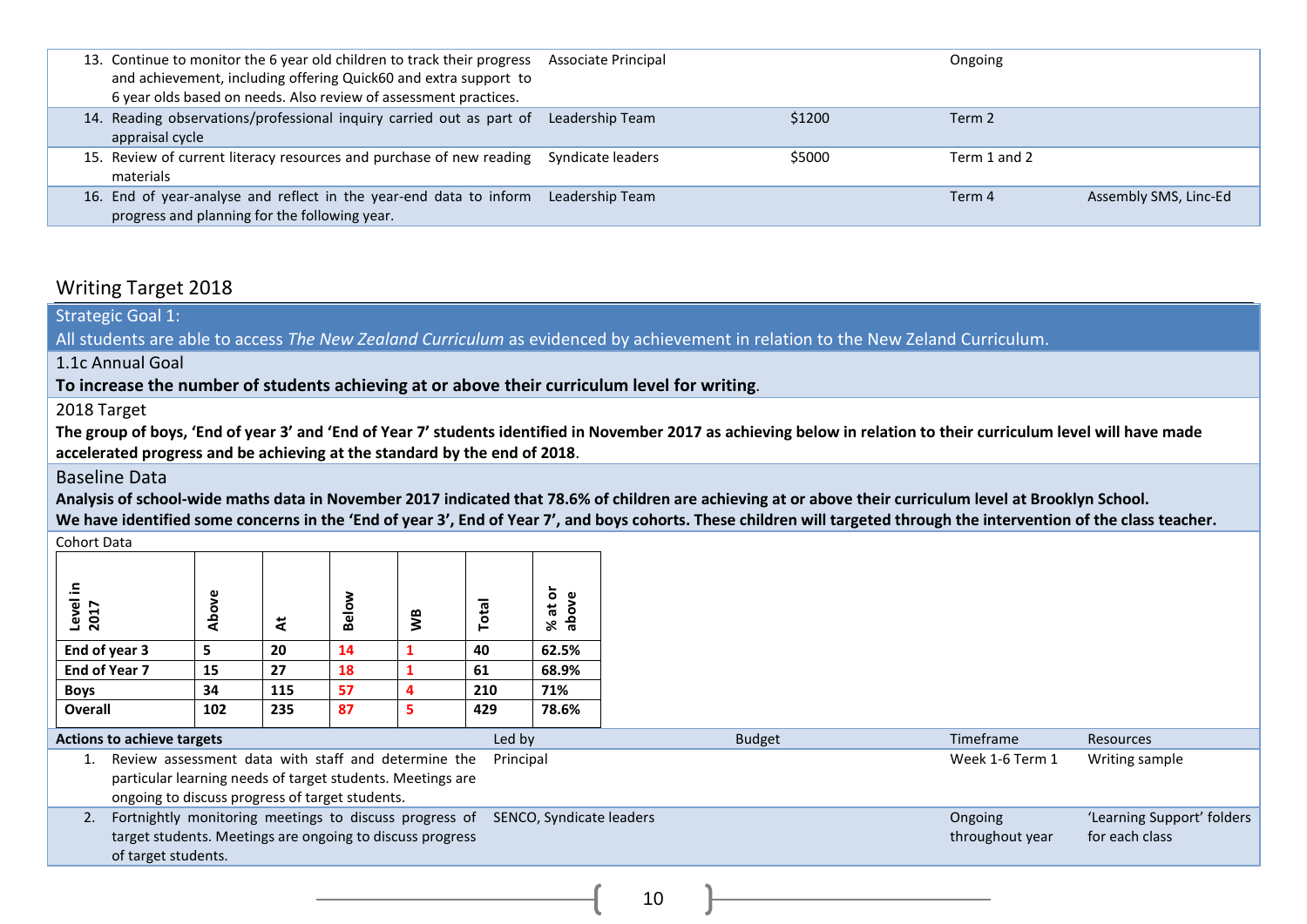|    | Work with parents, families and whanau around ways to Class Teachers<br>support student's learning so that parents are more<br>confident in helping their children and communicating<br>with teachers and teachers gain a better understanding<br>of their students and use this knowledge to personalize<br>their teaching programmes.<br>Share with parents assessment data and identify ways<br>they can support their children |                                                                                    | \$200  | Terms 1 and 2              | School Interviews online<br>booking system, Linc-Ed |
|----|------------------------------------------------------------------------------------------------------------------------------------------------------------------------------------------------------------------------------------------------------------------------------------------------------------------------------------------------------------------------------------------------------------------------------------|------------------------------------------------------------------------------------|--------|----------------------------|-----------------------------------------------------|
| 4. | Implement the wider use of e-asTTle across the school Syndicate leaders<br>including the collation of student voice in writing<br>learning programmes                                                                                                                                                                                                                                                                              |                                                                                    |        | Term 1 and 3               |                                                     |
| 5. | Embed writing systems and processes across the year 1-8 Associate Principal<br>classes to align these                                                                                                                                                                                                                                                                                                                              |                                                                                    |        | Term 1                     |                                                     |
| 6. | Implementation of BYOD to Moa classes                                                                                                                                                                                                                                                                                                                                                                                              | Principal                                                                          |        | Term 1                     | Chrome books                                        |
| 7. | Professional readings<br>and<br>quality<br>professional<br>development put in place to support and guide teachers<br>professional practice                                                                                                                                                                                                                                                                                         | Principal and Associate Principals                                                 |        | Ongoing<br>throughout year |                                                     |
| 8. | Enrichment classes and/or teacher aide support to be SENCO<br>given to target students                                                                                                                                                                                                                                                                                                                                             |                                                                                    |        | Ongoing<br>throughout year |                                                     |
|    | Review of resources to effectively meet writing needs                                                                                                                                                                                                                                                                                                                                                                              | Syndicate leaders                                                                  | \$1000 | Term 1                     |                                                     |
|    | 10. Overall Teacher Judgments made against the writing<br>curriculum levels                                                                                                                                                                                                                                                                                                                                                        | Classroom teachers and syndicate<br>leaders.<br>Moderation<br>across<br>syndicates |        | Terms 2 and 4              |                                                     |
|    | 11. Collation and analysis of writing curriculum levels data to<br>inform progress and planning for the following year                                                                                                                                                                                                                                                                                                             | Principal and staff                                                                |        | Term 4                     |                                                     |
|    | 12. Writing observations/Professional Inquiry carried out as<br>part of appraisal cycle                                                                                                                                                                                                                                                                                                                                            | Leadership team                                                                    | \$1200 | Term 3                     |                                                     |
|    | 13. End of year-analyse and reflect in the year-end data to<br>inform progress and planning for the following year.                                                                                                                                                                                                                                                                                                                | Leadership team                                                                    |        | Term 4                     | Assembly SMS, Linc-Ed                               |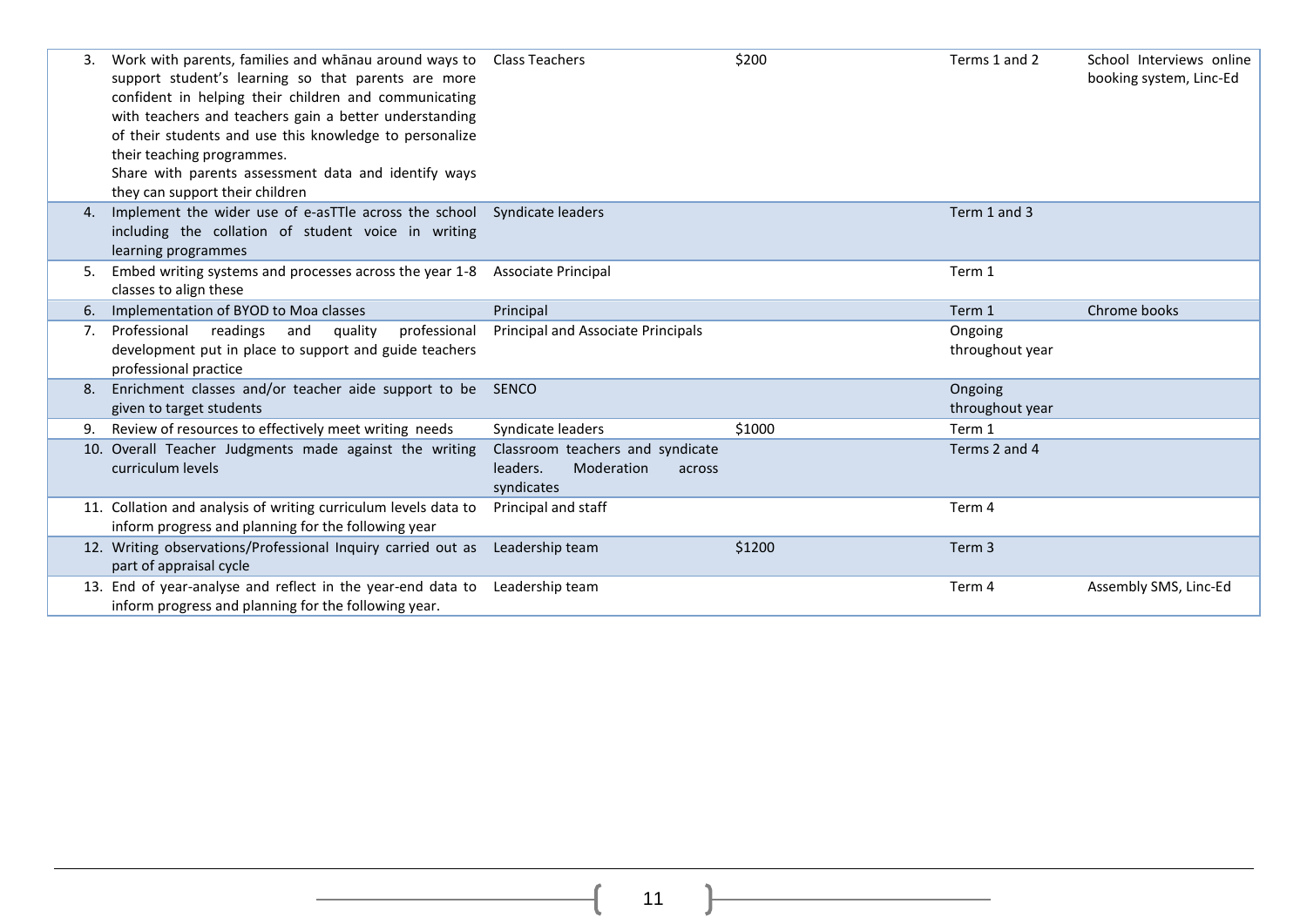# Effective Teaching Curriculum Target 2018

| learners.   | <b>Strategic Goal 2:</b><br>Effective teachers have high expectations that all students will achieve to their potential and are committed to providing a high quality education for all their                                                                                                                                                                                              |                                 |                                 |                            |                                                                                |
|-------------|--------------------------------------------------------------------------------------------------------------------------------------------------------------------------------------------------------------------------------------------------------------------------------------------------------------------------------------------------------------------------------------------|---------------------------------|---------------------------------|----------------------------|--------------------------------------------------------------------------------|
|             | 2.1 Annual Goal: To further develop a sustainable direction for our Brooklyn School Curriculum based on Future Focused pedagogy.                                                                                                                                                                                                                                                           |                                 |                                 |                            |                                                                                |
| 2018 Target |                                                                                                                                                                                                                                                                                                                                                                                            |                                 |                                 |                            |                                                                                |
|             |                                                                                                                                                                                                                                                                                                                                                                                            |                                 |                                 |                            |                                                                                |
|             | To further review the Future Focused Learning principles and develop these into our Brooklyn School Curriculum allowing for further development opportunities for all<br>our children.                                                                                                                                                                                                     |                                 |                                 |                            |                                                                                |
|             | <b>Baseline Data</b>                                                                                                                                                                                                                                                                                                                                                                       |                                 |                                 |                            |                                                                                |
|             | In 2017 we continued to review our school maths curriculum incorporating Future Focused Learning principles and developing these into our Brooklyn School<br>Curriculum. The staff and students will continue to make use of the community and other resources to provide a wide curriculum programme, including extension and<br>enrichment opportunities to enhance student achievement. |                                 |                                 |                            |                                                                                |
|             | <b>Actions to achieve targets</b>                                                                                                                                                                                                                                                                                                                                                          | Led by                          | <b>Budget</b>                   | Timeframe                  | Resources                                                                      |
|             | 1. Induct new staff                                                                                                                                                                                                                                                                                                                                                                        | Principal and leadership team   | \$1200                          | Term 1 and<br>beyond       |                                                                                |
| 2.          | Staff to attend professional development day in January<br>around thinking with Prof Welby Ings                                                                                                                                                                                                                                                                                            | Principal                       | \$1700                          | January                    | Connections+                                                                   |
|             | 3. Continuation of Professional Learning and Development<br>in maths including future focused learning principles                                                                                                                                                                                                                                                                          | Lead Teacher                    | \$1200                          | Ongoing<br>throughout year | <b>Cognition Education</b>                                                     |
| 4.          | Ongoing Review Brooklyn School Curriculum                                                                                                                                                                                                                                                                                                                                                  | Principal, Associate Principals | \$1200                          | Ongoing<br>throughout year |                                                                                |
| 5.          | Enrichment classes/opportunities to be given to target SENCO<br>students                                                                                                                                                                                                                                                                                                                   |                                 | \$1500                          | Ongoing<br>throughout year | MathsWell<br><b>Otago Problem Solving</b><br>Kid's Lit Quiz<br>Grip Leadership |
| 6.          | Strategy-innovative of<br>Future Focused Learning<br>information and communication technologies and BYOD<br>plan                                                                                                                                                                                                                                                                           | Principal                       | \$1200                          | Ongoing<br>throughout year | Core Education                                                                 |
|             | 7. Professional Learning Development for Learning with<br><b>Digital Technologies</b>                                                                                                                                                                                                                                                                                                      | Principal                       | 90 hours PLD from MoE<br>\$4800 | Ongoing<br>throughout year | <b>Cyclone Computers</b><br>Facilitator- Jo Nicol                              |
| 8.          | Continue our development of inclusive practices                                                                                                                                                                                                                                                                                                                                            | SENCO                           | \$500                           | Ongoing<br>throughout year | <b>Annual Goal 7</b>                                                           |
| 9.          | Innovative Learning Environment Plans developed for the<br>Kiwi Village and Takahe Block                                                                                                                                                                                                                                                                                                   | Principal                       | tbc                             | Ongoing<br>throughout year | Annual Goal 6                                                                  |
|             | 10. Professional Learning Development for staff based<br>around 21 <sup>st</sup> Century pedagogies                                                                                                                                                                                                                                                                                        | Principal                       | \$5000                          | Ongoing<br>throughout year | Annual Goal 6                                                                  |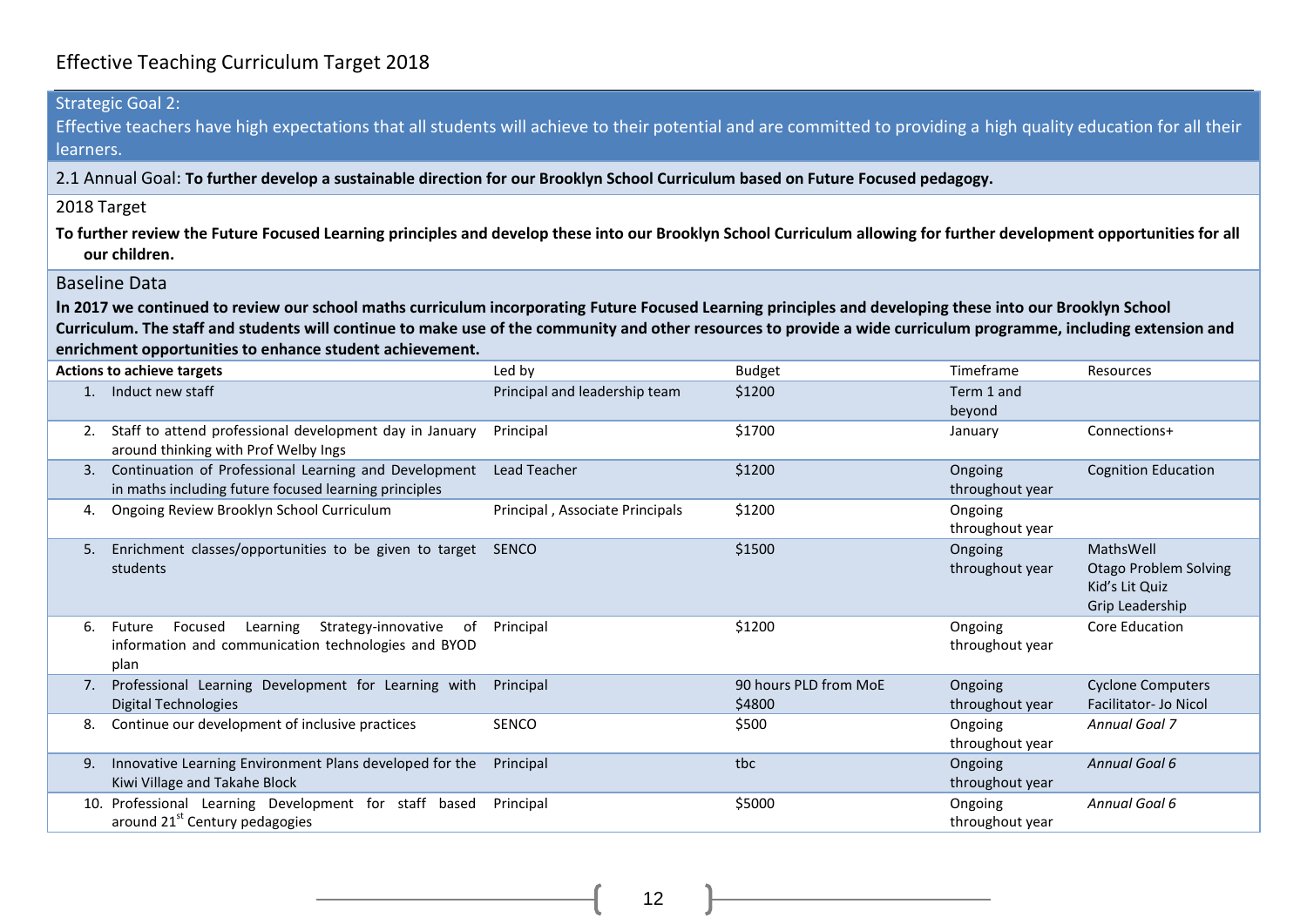## Effective 'Teaching as Inquiry' Target 2018

|                                                                                                                                                                                                                                                                                         | <b>Strategic Goal 2:</b>                                                                                                                                              |                        |                                  |                            |                                |    |          |
|-----------------------------------------------------------------------------------------------------------------------------------------------------------------------------------------------------------------------------------------------------------------------------------------|-----------------------------------------------------------------------------------------------------------------------------------------------------------------------|------------------------|----------------------------------|----------------------------|--------------------------------|----|----------|
| Effective teachers have high expectations that all students will achieve to their potential and are committed to providing a high quality education for all their                                                                                                                       |                                                                                                                                                                       |                        |                                  |                            |                                |    |          |
| learners                                                                                                                                                                                                                                                                                |                                                                                                                                                                       |                        |                                  |                            |                                |    |          |
|                                                                                                                                                                                                                                                                                         | 2.2 Annual Goal                                                                                                                                                       |                        |                                  |                            |                                |    |          |
| To develop a sustainable direction for Future Focused Learning pedagogy and continue to develop digital fluency into our Brooklyn School Curriculum in order to provide a<br>wide curriculum programme including extension and enrichment opportunities to enhance student achievement. |                                                                                                                                                                       |                        |                                  |                            |                                |    |          |
| 2018 Target<br>All teaching staff will have a comprehensive understanding of developing digital fluency through 'Teaching as Inquiry' and will use this in enhance the outcomes for<br>their learners.                                                                                  |                                                                                                                                                                       |                        |                                  |                            |                                |    |          |
|                                                                                                                                                                                                                                                                                         | <b>Baseline Data</b>                                                                                                                                                  |                        |                                  |                            |                                |    |          |
|                                                                                                                                                                                                                                                                                         | We have been using the 'Teaching as Inquiry 'cycle in our professional learning and development. This year we want to allow for the development of digital fluency in |                        |                                  |                            |                                |    |          |
|                                                                                                                                                                                                                                                                                         | their 'Teaching as Inquiry' projects.                                                                                                                                 |                        |                                  |                            |                                |    |          |
|                                                                                                                                                                                                                                                                                         | <b>Actions to achieve targets</b>                                                                                                                                     | Led by                 | <b>Budget</b>                    | Timeframe                  | Resources                      |    |          |
|                                                                                                                                                                                                                                                                                         | 1. Assess capability of staff as a benchmark                                                                                                                          | eLead team             |                                  | Term 4 2017                | elearning framework            |    |          |
|                                                                                                                                                                                                                                                                                         | Teachers assess needs of their learners in class                                                                                                                      | Liz                    |                                  | Term 1                     | 'Spiral<br>framework           | 0f | Inquiry' |
| 3.                                                                                                                                                                                                                                                                                      | Opportunities for staff to observe others for their Senior Leadership Team<br>professional development                                                                |                        |                                  | Ongoing<br>throughout year |                                |    |          |
| 4.                                                                                                                                                                                                                                                                                      | Professional Learning and<br>Development<br>through<br>collaborative inquiry                                                                                          | Senior Leadership Team | 90 Hours MoE PLD<br><b>S4800</b> | Ongoing<br>throughout year | Cyclone Computers- Jo<br>Nicol |    |          |
| 5.                                                                                                                                                                                                                                                                                      | Foster the wider use of student voice in learning Syndicate leaders<br>programmes                                                                                     |                        |                                  | Term 3                     |                                |    |          |
| 6.                                                                                                                                                                                                                                                                                      | Review of resources to effectively meet needs across the Senior Leadership Team<br>school                                                                             |                        | \$2000                           | Ongoing<br>throughout year |                                |    |          |

#### Effective Teaching Curriculum Target 2018

Strategic Goal 2:

Effective teachers have high expectations that all students will achieve to their potential and are committed to providing a high quality education for all their learners.

2.3 Annual Goal:

To further develop the effective teaching of Te reo and tikanga at Brooklyn school.

2018 Target

**To further develop the effective teaching of Te Reo and tikanga at Brooklyn School by taking part in the Kura Ahurea Pilot.**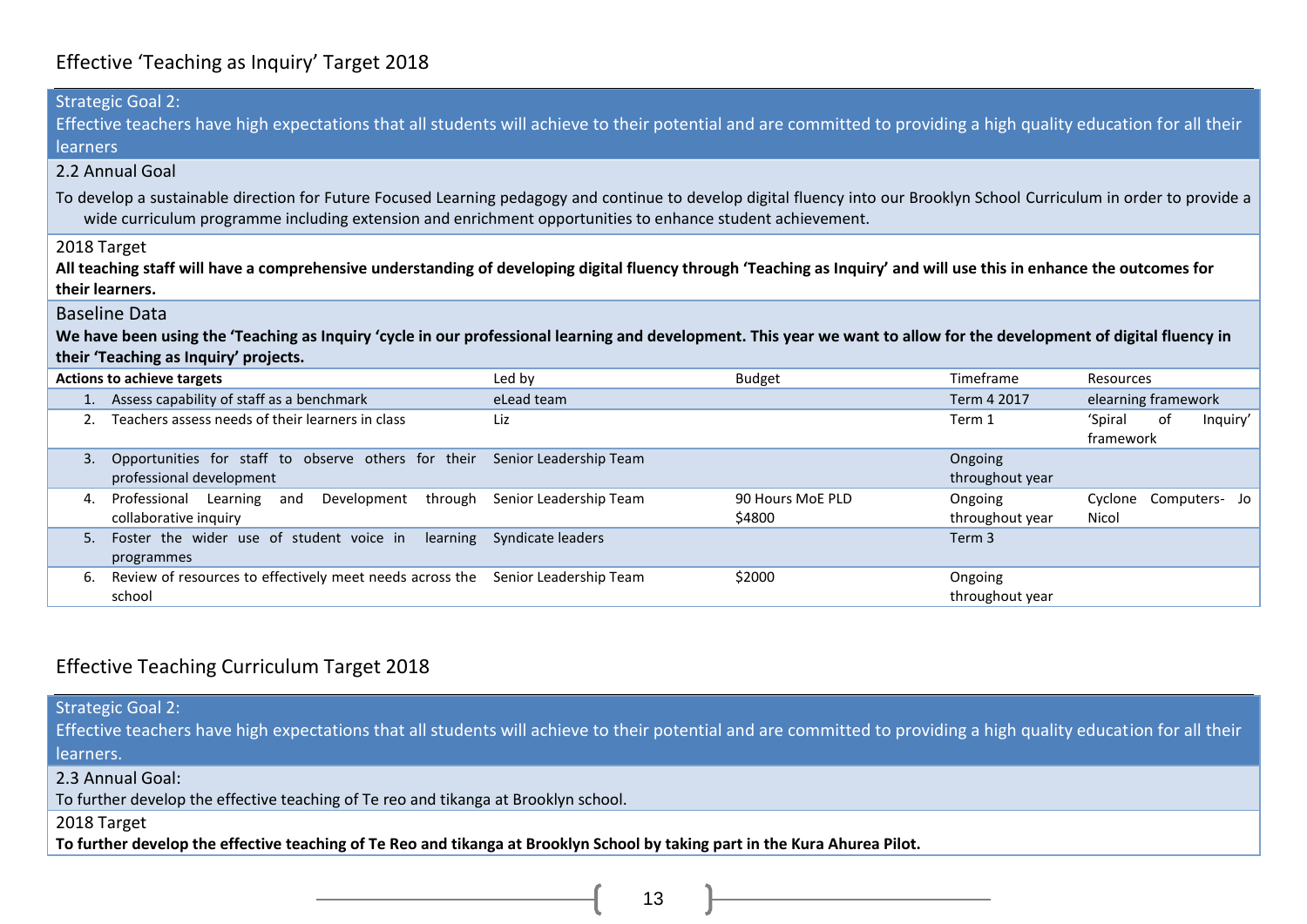#### Baseline Data

| ouschild bata                                                                                                                                |                           |               |                                   |                   |  |  |  |
|----------------------------------------------------------------------------------------------------------------------------------------------|---------------------------|---------------|-----------------------------------|-------------------|--|--|--|
| For the past 3 years we have had a specialist Te Reo teacher and now we want to increase the whole staffs' capability in Re Reo and tikanga. |                           |               |                                   |                   |  |  |  |
| <b>Actions to achieve targets</b>                                                                                                            | Led by                    | <b>Budget</b> | Timeframe                         | Resources         |  |  |  |
| Take part in the Kura Ahurea Pilot                                                                                                           | Te Reo Specialist Teacher | \$1600        | Ongoing<br>throughout the<br>year | Kura Ahurea Pilot |  |  |  |

# Leading and Managing the School Target 2018

|                                                                                                                                                                                   | <b>Strategic Goal 3:</b><br>Effective leadership throughout the school builds the pedagogical, administrative and cultural conditions necessary for successful learning and teaching. |           |               |                                   |                                  |  |  |
|-----------------------------------------------------------------------------------------------------------------------------------------------------------------------------------|---------------------------------------------------------------------------------------------------------------------------------------------------------------------------------------|-----------|---------------|-----------------------------------|----------------------------------|--|--|
| 3.1 Annual Goal<br>To develop the leadership capability of the leadership team.                                                                                                   |                                                                                                                                                                                       |           |               |                                   |                                  |  |  |
| 2018 Target<br>For the leadership team to further develop their capabilities individually and as a team through a coaching model                                                  |                                                                                                                                                                                       |           |               |                                   |                                  |  |  |
| <b>Baseline Data</b><br>Now that there is a new leadership team, this is an ideal time to further develop their capabilities individually and as a team through a coaching model. |                                                                                                                                                                                       |           |               |                                   |                                  |  |  |
|                                                                                                                                                                                   | <b>Actions to achieve targets</b>                                                                                                                                                     | Led by    | <b>Budget</b> | Timeframe                         | Resources                        |  |  |
|                                                                                                                                                                                   | 1. Develop the leadership capability of the leadership team<br>-Kolbe Profile<br>-NZPF Conference                                                                                     | Principal | \$2500        | Ongoing<br>throughout year        | <b>Virtual HR</b><br><b>NZPF</b> |  |  |
| 2.                                                                                                                                                                                | Springboard Trust feedback for leaders                                                                                                                                                | Principal | \$300         | Ongoing<br>throughout year        | Springboard Trust                |  |  |
| 3.                                                                                                                                                                                | Leaders using coaching model during professional Senior Leadership Team<br>appraisal inquiries                                                                                        |           |               | Ongoing<br>throughout year        |                                  |  |  |
| 4.                                                                                                                                                                                | Embedding of the professional inquiry model into our Senior Leadership Team<br>appraisal cycle                                                                                        |           |               | Ongoing<br>throughout year        | <b>Annual Goal 2.2</b>           |  |  |
| 5.                                                                                                                                                                                | Embed the staff portal into our way of communicating Senior Leadership Team<br>across the school                                                                                      |           |               | Ongoing<br>throughout year        | <b>Staff Portal</b>              |  |  |
| 6.                                                                                                                                                                                | Introduce and implement Linc-Ed into the school                                                                                                                                       | Principal | \$4250        | Ongoing<br>throughout the<br>year | Linc-Ed                          |  |  |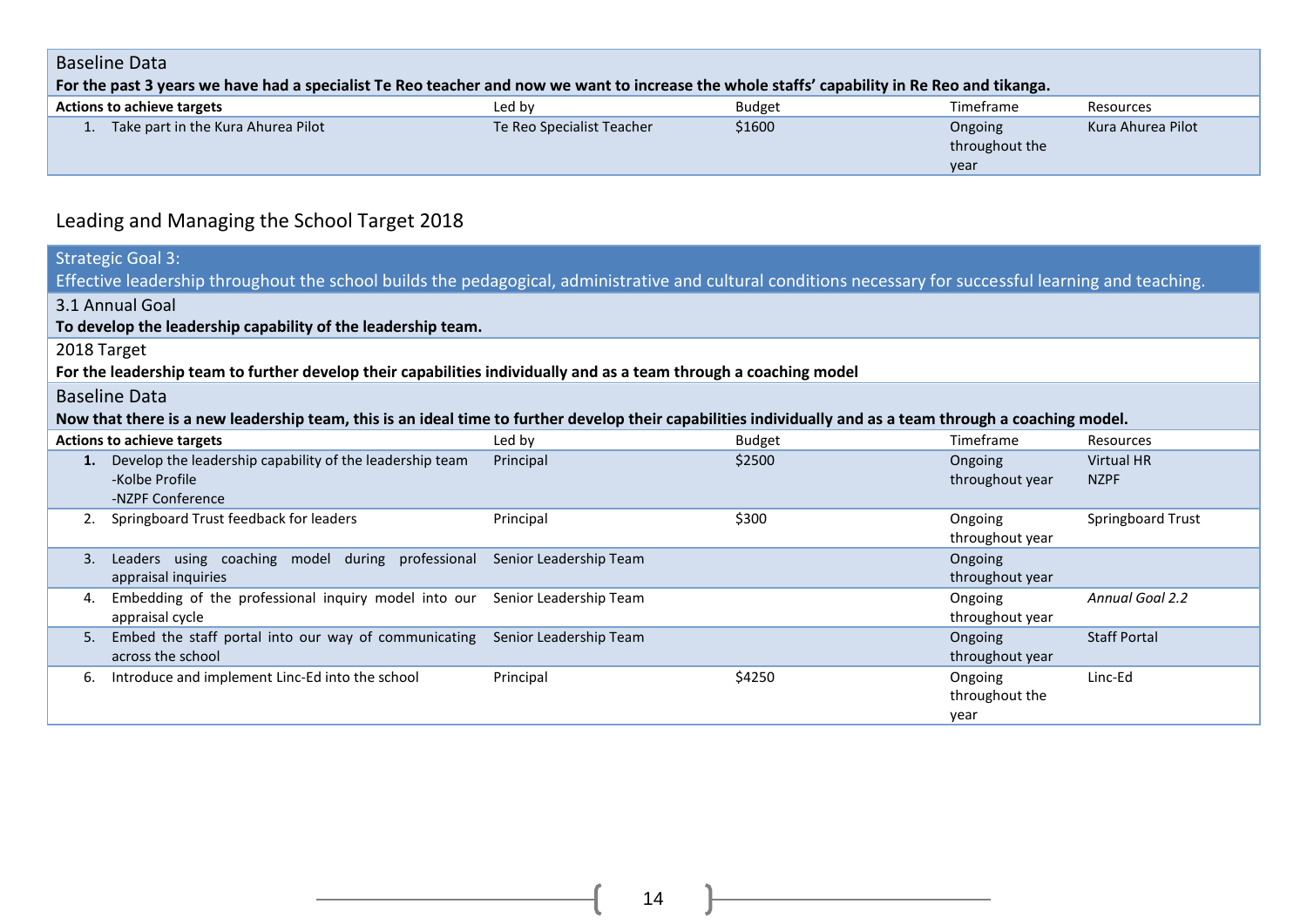# Governance Target 2018

| <b>Strategic Goal 4:</b>                                                                                                                                       |                          |        |                 |                    |  |  |  |
|----------------------------------------------------------------------------------------------------------------------------------------------------------------|--------------------------|--------|-----------------|--------------------|--|--|--|
| Effective governance provides strategic direction and coherence across school policy and decision making.                                                      |                          |        |                 |                    |  |  |  |
| 4.1 Annual Goal                                                                                                                                                |                          |        |                 |                    |  |  |  |
| For the board to ensure the continuity of effective governance of the school.                                                                                  |                          |        |                 |                    |  |  |  |
| 2018 Target                                                                                                                                                    |                          |        |                 |                    |  |  |  |
| For the board to ensure the continuity of effective governance of the school.                                                                                  |                          |        |                 |                    |  |  |  |
| <b>Baseline Data</b>                                                                                                                                           |                          |        |                 |                    |  |  |  |
| Effective governance uses valid and reliable information to provide a picture of overall achievement across the school and to monitor engagement, progress and |                          |        |                 |                    |  |  |  |
| achievement for all students and for diverse groups of students to inform future direction and priorities.                                                     |                          |        |                 |                    |  |  |  |
| <b>Actions to achieve targets</b>                                                                                                                              | Led by                   | Budget | Timeframe       | Resources          |  |  |  |
| Continue with our self-review processes to inform on-                                                                                                          | <b>Board of Trustees</b> | \$1000 |                 | <b>NZSTA</b>       |  |  |  |
| going development and improvement                                                                                                                              |                          |        |                 |                    |  |  |  |
| Review of Policies and procedures on a cyclical basis                                                                                                          | <b>Board of Trustees</b> | \$1400 | Ongoing         | <b>School Docs</b> |  |  |  |
|                                                                                                                                                                |                          |        | throughout year |                    |  |  |  |
| Develop plan for Special Building Project<br>3.                                                                                                                | <b>Board of Trustees</b> | tbc    | Ongoing         | Annual Goal 6      |  |  |  |
|                                                                                                                                                                |                          |        | throughout year |                    |  |  |  |
| Succession Plan for Board<br>4.                                                                                                                                | <b>Board of Trustees</b> |        | Term 3 and      | NZSTA              |  |  |  |
|                                                                                                                                                                |                          |        | beyond          |                    |  |  |  |

# Safe and Inclusive School Culture and Environment Target 2018

| <b>Strategic Goal 5:</b><br>Brooklyn School provides a safe, quality, child-centred learning environment that reflects the diverse community in which it operates. |                                 |               |                            |                 |  |  |
|--------------------------------------------------------------------------------------------------------------------------------------------------------------------|---------------------------------|---------------|----------------------------|-----------------|--|--|
| 5.1 Annual Goal<br>To continue building on our inclusive practices so all children experience success (through a hauora/well-being lens).                          |                                 |               |                            |                 |  |  |
| 2018 Target<br>To build on our inclusive practices so all children experience success (through a hauora/well-being lens)                                           |                                 |               |                            |                 |  |  |
| <b>Baseline Data</b><br>An effective school culture is one in which nurtures potential and fosters success for all.                                                |                                 |               |                            |                 |  |  |
| <b>Actions to achieve targets</b>                                                                                                                                  | Led by                          | <b>Budget</b> | Timeframe                  | Resources       |  |  |
| Professional development for Teacher Aides, including<br>1.<br>attendance at Teacher Only days                                                                     | <b>SENCO</b>                    | \$1000        | Ongoing<br>throughout year |                 |  |  |
| Ongoing Review Brooklyn School Curriculum<br>2.                                                                                                                    | Principal, Associate Principals | \$1200        | Ongoing<br>throughout year | Annual goal 2.1 |  |  |
| Enrichment classes/opportunities to be given to target<br>З.                                                                                                       | <b>SENCO</b>                    | \$1500        | Ongoing                    | MathsWell       |  |  |

 $15$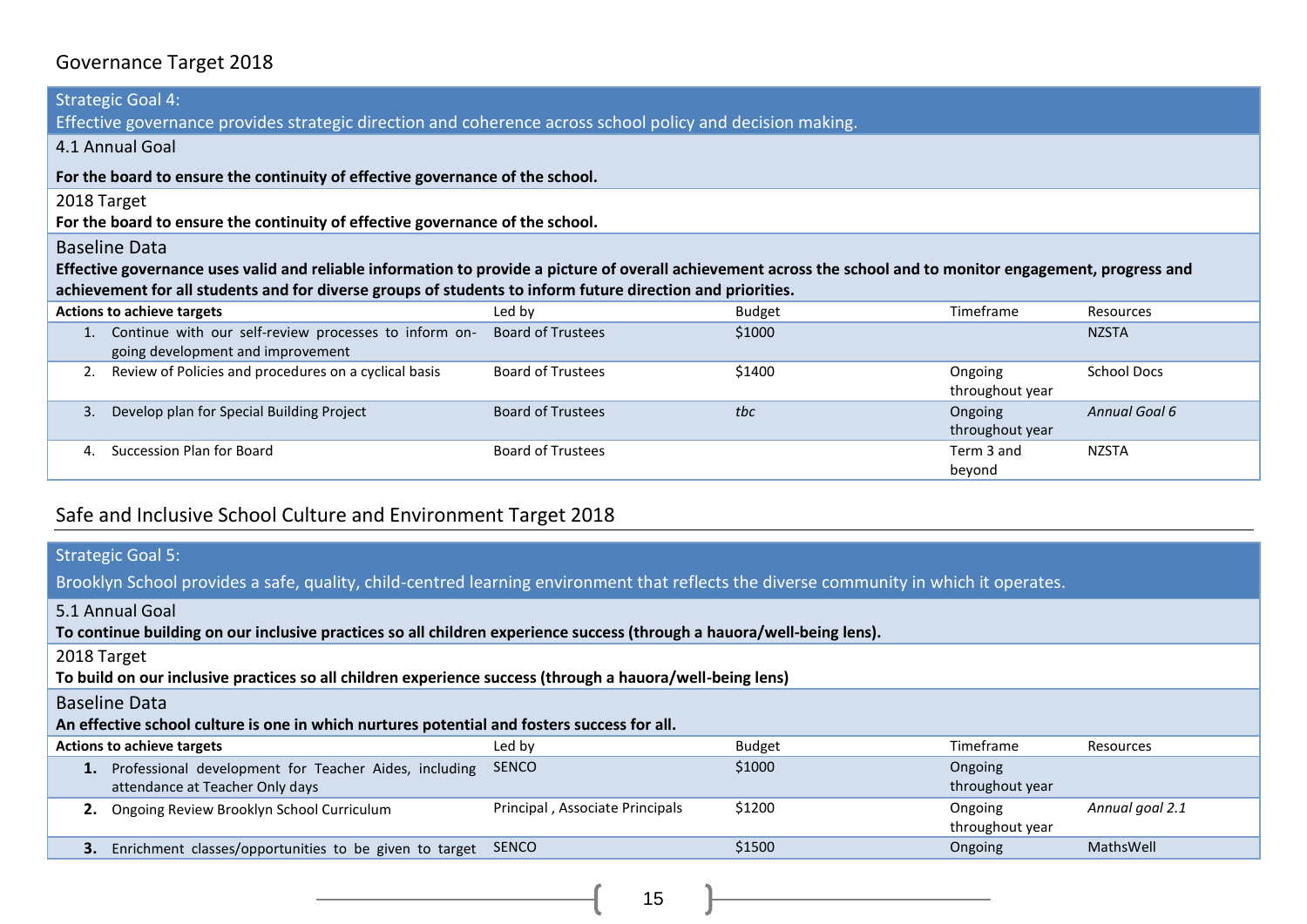|    | students                                                           |                     |        | throughout year            | <b>Otago Problem Solving</b><br>Kid's Lit Quiz<br>Grip Leadership<br>Friend's Programme<br>Kia Kaha |
|----|--------------------------------------------------------------------|---------------------|--------|----------------------------|-----------------------------------------------------------------------------------------------------|
| 4. | Professional Development for Teachers                              | Principal and SENCO | \$2200 | Ongoing<br>throughout year | Educator's Wellbeing Kit                                                                            |
| 5. | Mindfulness classes for all students                               | <b>SENCO</b>        |        | Term <sub>2</sub>          | <b>Mindfulness Facilitator</b>                                                                      |
| 6. | Various learning support courses for teachers and<br>teacher aides | Principal and SENCO | \$1200 | Ongoing<br>throughout year |                                                                                                     |
|    | Attending SENCO Cluster meetings                                   | <b>SENCO</b>        | \$500  | Ongoing<br>throughout year | <b>Group Special Education</b>                                                                      |
| 8. | <b>Wellbeing Survey</b>                                            | <b>SENCO</b>        |        | Term 2                     | <b>NZCER</b>                                                                                        |

# Special Project Target 2018

| <b>Strategic Goal 6:</b><br>Brooklyn School has a redevelopment building project to implement.                                                                                                                                                                                                                                                                                 |                          |               |                            |                                              |  |  |  |
|--------------------------------------------------------------------------------------------------------------------------------------------------------------------------------------------------------------------------------------------------------------------------------------------------------------------------------------------------------------------------------|--------------------------|---------------|----------------------------|----------------------------------------------|--|--|--|
| 6.1 Annual Goal<br><b>Building redevelopment at Brooklyn School</b>                                                                                                                                                                                                                                                                                                            |                          |               |                            |                                              |  |  |  |
| 2018 Target<br>Building renewal for the Kiwi Village, redevelopment of the Takahe block, extending the hall and recladding the Admin block                                                                                                                                                                                                                                     |                          |               |                            |                                              |  |  |  |
| <b>Baseline Data</b><br>In December 2016 the Ministry of Education announced that five teaching spaces (The Kiwi Village) are being replaced and the administration block is being repaired<br>due to weather tightness issues. The Ministry has also approved a \$630,000 Special Property Grant to be used in a hall extension. Construction is planned to start in<br>2018. |                          |               |                            |                                              |  |  |  |
| <b>Actions to achieve targets</b>                                                                                                                                                                                                                                                                                                                                              | Led by                   | <b>Budget</b> | Timeframe                  | Resources                                    |  |  |  |
| To work collaboratively with the Ministry of Education to<br>implement our building redevelopment                                                                                                                                                                                                                                                                              | <b>Board of Trustees</b> | tbc           | 2 years                    | -of<br>Ministry<br>Education,<br><b>DGSE</b> |  |  |  |
| Professional Learning Development for staff based<br>around 21 <sup>st</sup> Century pedagogies                                                                                                                                                                                                                                                                                | Principal                | \$5000        | Ongoing<br>throughout year | <b>Annual Goal 2</b>                         |  |  |  |
| Transition plan in place for staff and students<br>3.                                                                                                                                                                                                                                                                                                                          | Principal                | <b>Tbc</b>    | 18 months                  |                                              |  |  |  |